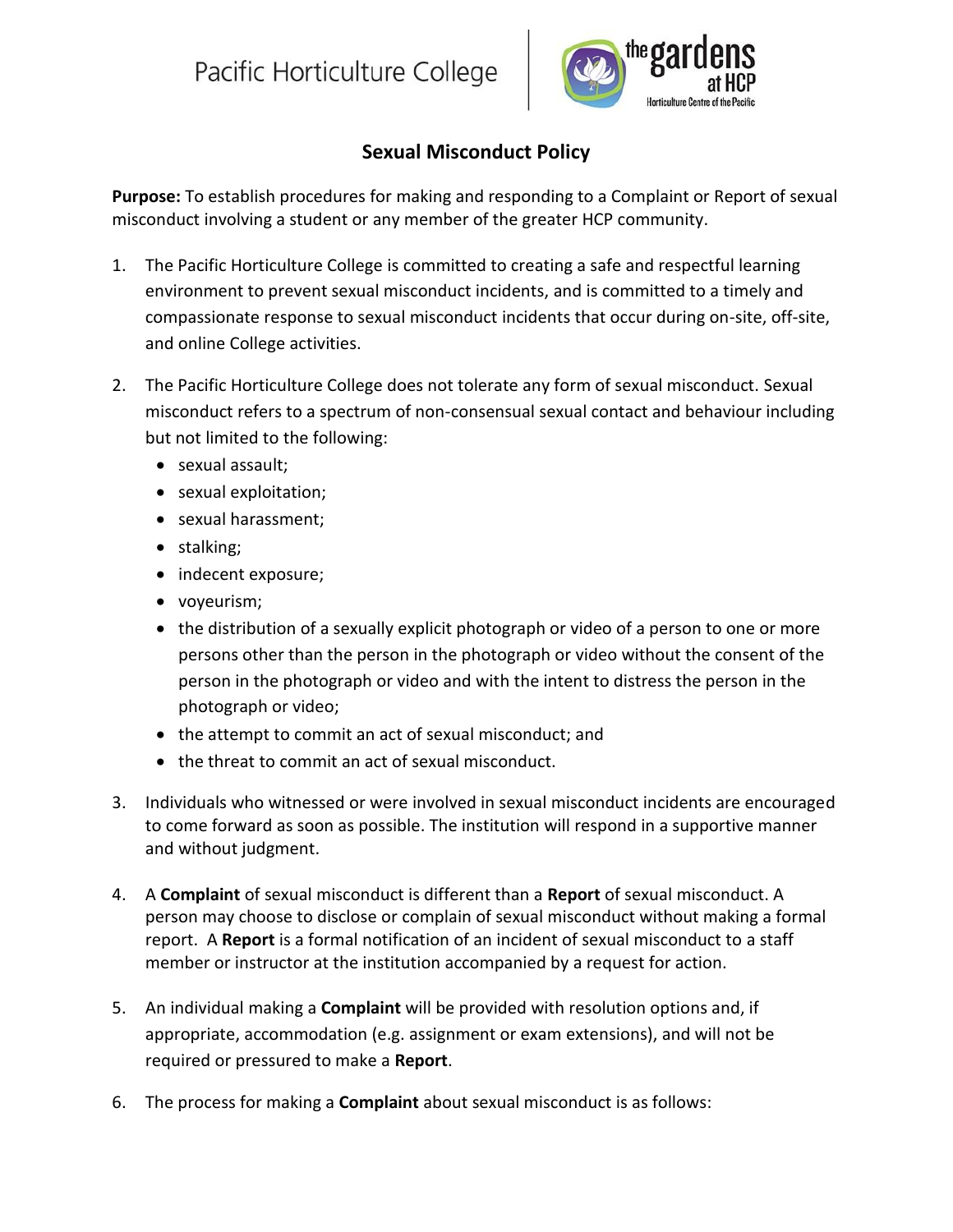## Pacific Horticulture College



- A Complaint may be made verbally or in writing.
- The individual must direct the Complaint to Laura Biggs, College Director (college@hcp.ca). If the College Director is absent or is named in the Complaint, the individual must provide the Complaint to Jessica Lokker (collegeadmin@hcp.ca), College Administrator. The individual may be asked to provide additional information regarding the Complaint.
- 7. The process for responding to a **Complaint** of sexual misconduct is as follows:
	- The institution will acknowledge receipt of the Complaint within 5 business days. The institution will then investigate the Complaint as required, including collecting and reviewing documentation, interviewing witnesses, interviewing the individual(s) involved, and consulting with other experts.
	- The institution will provide resolution options and accommodations as appropriate within 10 business days of receiving the Complaint, and will follow up with the individual regarding the resolution options and accommodations within 15 business days of receiving the Complaint.
	- Communication related to the Complaint, resolution options and accommodations, and additional follow-up will be documented and stored in the College office.
- 8. The process for making a **Report** of sexual misconduct is as follows:
	- A Report must be received as a written statement accompanied by a request for action.
	- The individual must direct the Report to Laura Biggs, College Director (college@hcp.ca). If the College Director is absent or is named in the Report, the individual must provide the Complaint to Jessica Lokker, College Administrator (collegeadmin@hcp.ca). The individual may be asked to provide additional information regarding the Report.
- 9. The process for responding to a **Report** of sexual misconduct is as follows:
	- The institution will acknowledge receipt of the Report within 5 business days. The institution will then investigate the Report as required, including collecting and reviewing documentation, interviewing witnesses, interviewing the individuals(s) involved, and consulting with other experts.
	- The institution will confirm the next steps with the individual in writing within 10 business days of receiving the Report. Where applicable, the institution will provide resolution options and accommodations as appropriate in writing within 10 business